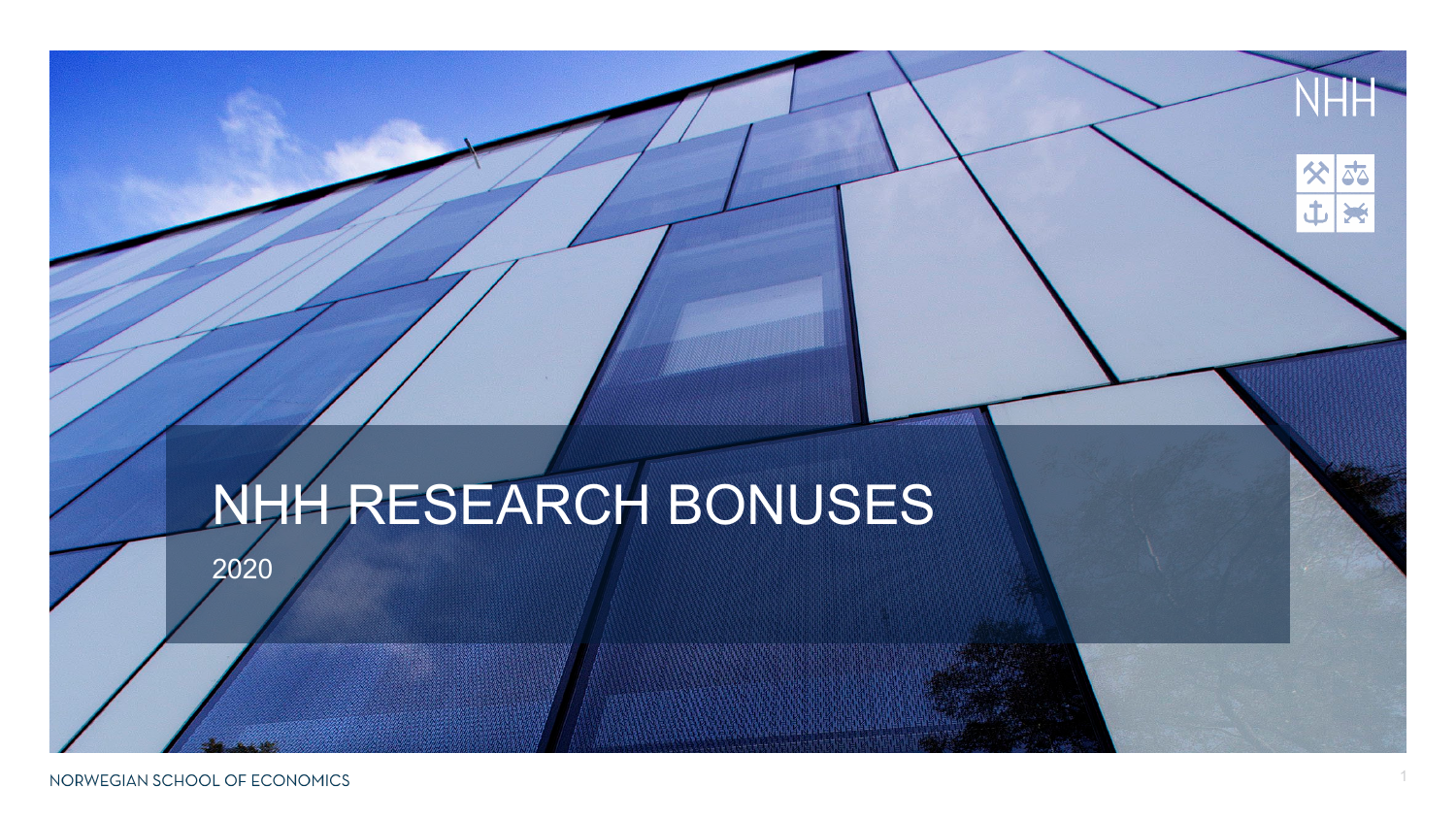

 $\frac{8}{1}$ 

## **Research bonuses 2020**

| Name (NHH in bold)                                                                                                                   | <b>Title</b>                                                                                                                    | <b>Journal</b>                                         | <b>List</b> |
|--------------------------------------------------------------------------------------------------------------------------------------|---------------------------------------------------------------------------------------------------------------------------------|--------------------------------------------------------|-------------|
| <b>Siv Skard, Sveinung Jørgensen,</b><br>Lars Jacob Tynes Pedersen                                                                   | When is Sustainability a Liability, and When Is It an<br>Asset? Quality Inferences for Core and Peripheral<br><b>Attributes</b> | Journal of Business Ethics                             | <b>FT</b>   |
| Yuanyuan Liu, Zhongwei Huang,<br>Like Jiang, William F. Messier,<br>Jr.                                                              | Are Investors Warned by Disclosure of Conflicts of<br>Interest? The Moderating Effect of Investment Horizon                     | <b>The Accounting Review</b>                           | NHH/FT      |
| Lars Ivar Oppedal Berge, Kjetil<br>Bjorvatn, Simon Galle, Edvard<br>Miguel, Daniel N Posner, Bertil<br><b>Tungodden, Kelly Zhang</b> | Ethnically Biased? Experimental Evidence from Kenya                                                                             | Journal of the European<br><b>Economic Association</b> | NHH/FT      |
| Nicolai J. Foss, Peter G. Klein,<br>Lasse B. Lien, Thomas<br>Zellweger, Todd Zenger                                                  | Ownership competence                                                                                                            | Strategic Management Journal                           | NHH/FT      |
| Christian G. Asmussen, Kirsten<br>Foss, Nicolai J, Foss, Peter G.<br><b>Klein</b>                                                    | Economizing And Strategizing: How Coalitions And<br>Transaction Costs Shape Value Creation And Appropriation                    | Strategic Management Journal                           | NHH/FT      |
| NORWEGIAN SCHOOL OF ECONOMICS                                                                                                        |                                                                                                                                 |                                                        | 2           |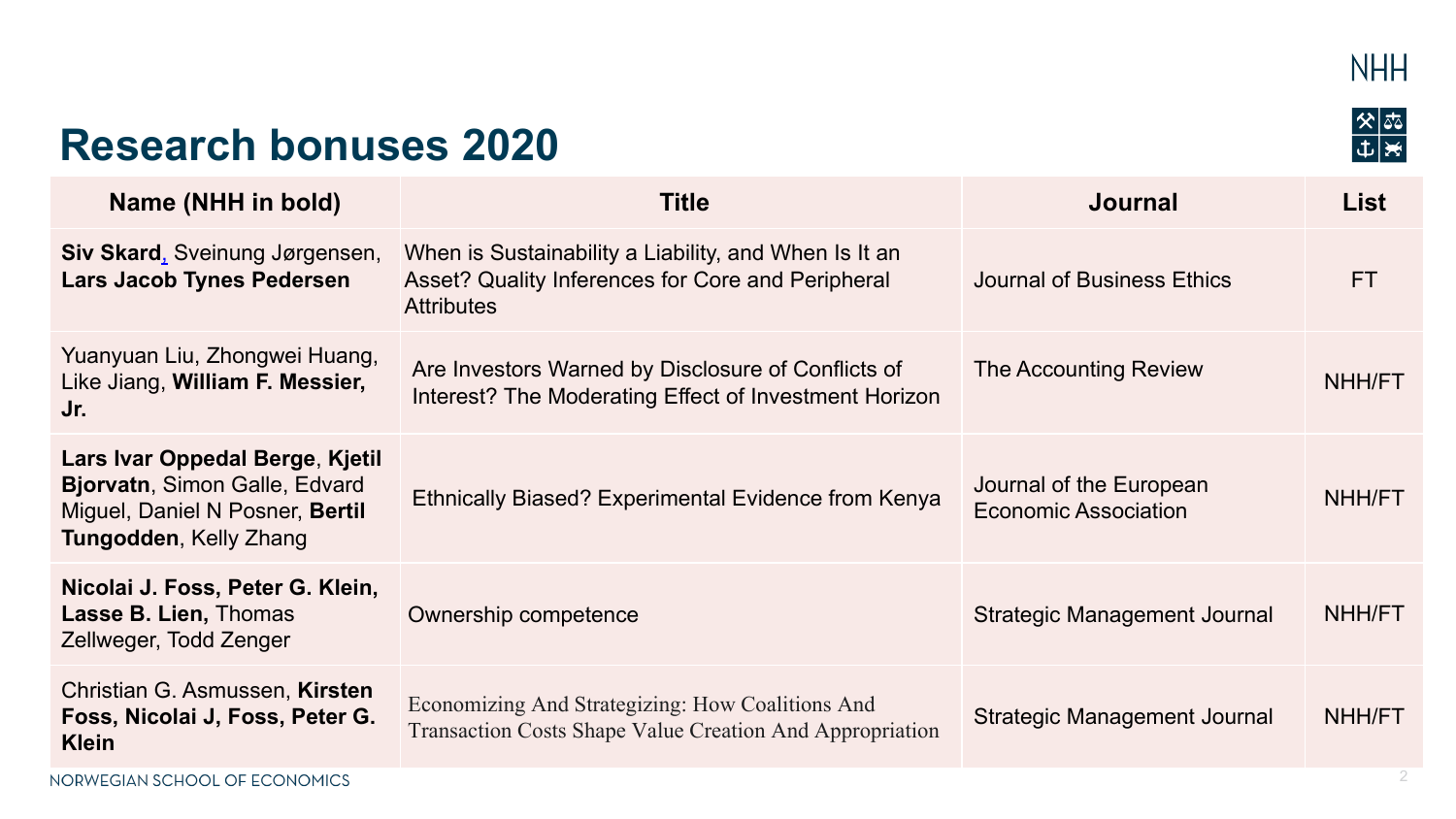

 $\frac{8}{1}$ 



## **Research bonuses 2020**

| Name (NHH in bold)                                                                        | <b>Title</b>                                                                                                        | <b>Journal</b>                                   | List       |
|-------------------------------------------------------------------------------------------|---------------------------------------------------------------------------------------------------------------------|--------------------------------------------------|------------|
| Pierre Dubois, Morten Sæthre                                                              | Capital gains taxation and funding for start-ups                                                                    | Econometrica                                     | NHH/FT     |
| Alexander Edwards, Maximilian<br><b>Todtenhaupt</b>                                       | Capital gains taxation and funding for start-ups                                                                    | Journal of Financial Economics                   | NHH/FT     |
| Øivind A. Nilsen, Arvid Raknerud,<br>Diana-Christina lancu                                | Public R&D support and firm performance: A<br>multivariate dose-response analysis                                   | <b>Research Policy</b>                           | NHH/FT     |
| Anna D'Annunzio, Mohammed<br><b>Mardan, Antonio Russo</b>                                 | Multi-part tariffs and differentiated commodity<br>taxation                                                         | The RAND Journal of<br>Economics                 | <b>NHH</b> |
| Julie Riise, Barton Willage and<br>Alexander Willen                                       | Can Female Doctors Cure the Gender STEMM<br>Gap? Evidence from Exogenously-Assigned<br><b>General Practitioners</b> | The Review of Economics and<br><b>Statistics</b> | <b>NHH</b> |
| Brant E. Christensen, Aasmund<br>Eilifsen, Steven M. Glover, William F.<br><b>Messier</b> | The effect of audit materiality disclosures on<br>investors' decision making.                                       | Accounting, Organizations and<br>Society.        | NHH/FT     |